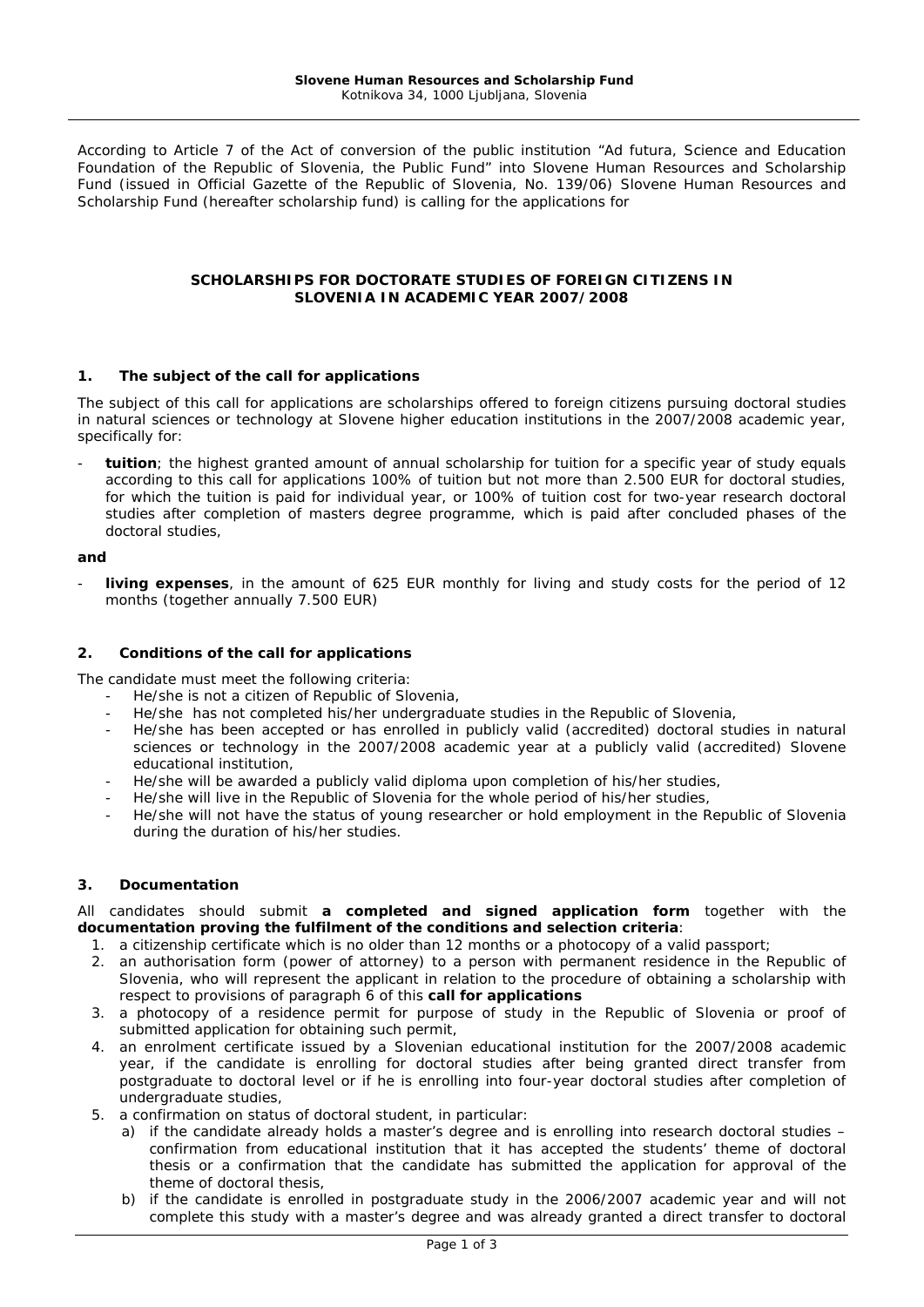studies in the 2007/2008 academic year – confirmation from educational institution that the student has been granted a direct transfer from master's to doctoral studies after completion of the first or second year of postgraduate studies,

- c) if the candidate is enrolling for four-year doctoral degree program after completed undergraduate studies at an independent institution of higher education – confirmation of educational institution about implementation of programs of four-year doctoral studies,
- 6. a photocopy of the obtained diploma of undergraduate studies,
- 7. a photocopy of the obtained diploma of last completed postgraduate education, if applicable (the master's or doctorate diploma),
- 8. a transcript of the records of all the grades achieved by the candidate during the last completed level of education; if the candidate completed these studies outside Slovenia, he/she has to submit the official grade scale issued by the educational institution where the studies were completed
- 9. a written confirmation of the annual tuition fee and duration of the studies including the name of the candidate, issued by the Slovenian educational institution,
- 10. proof issued by an educational or research institution that the studies and research work will be carried out fully in Slovenia,
- 11. proofs of published scientific articles and contributions:
	- a) for publications: a list of bibliographical units from a joint database (if one exists in the applicant's country) or a photocopy of the first pages of the articles, tables of contents and publications, from which the authors and catalogue record about publication, with ISBN number, are clear (with translation into Slovene or English),
	- b) for active participation at a scientific conference: a photocopy of title page and table of contents of brochure with contributions at the conference, from which authors and catalogue record about publication, with ISBN numbers, are clear (with translation into Slovene or English),
- 12. photocopies of proof of other financial sources from legal entities, other than scholarship fund (a photocopy of the contract for co-financing studies or some other appropriate document).

# **4. Selection criteria**

The maximum number of points available is 100. Points are awarded on the basis of the following two criteria:

## **a) Published scientific articles – 50 points**

Only those scientific contributions of the candidate in scientific periodicals or independent publications will be considered that are not a product of study obligations for the candidate.

|                                                                                                                      | maximum number of points $= 50$      |
|----------------------------------------------------------------------------------------------------------------------|--------------------------------------|
| Publication of a scientific achievement in a domestic or foreign<br>scientific periodical or independent publication | each publication - 15 points         |
| Active participation on scientific conference (lecture or poster<br>presentation)                                    | each active participation - 5 points |

#### **b) Success in studies – 50 points**

Average grade is calculated by considering all grades of the last completed study, which was graded.

| - grade point average from including 6,0 to 7,0 |  |           | 0 points |
|-------------------------------------------------|--|-----------|----------|
| - grade point average from including 7,0 to 7,8 |  |           | 5 points |
| - grade point average from including 7,8 to 8,5 |  | 15 points |          |
| - grade point average from including 8,5 to 9,0 |  | 30 points |          |

- grade point average from including 9,0 and higher 50 points

## **5. Deciding criterion**

If a number of applicants have the same number of points, they will be additionally ranked on their average grade for studies, for which the candidate received points for success in studies.

## **6. Authorisation**

In order to ease communication and the handing in of official mail, applicants who live abroad during the procedure related to this call for applications must appoint an authorised person with permanent residence